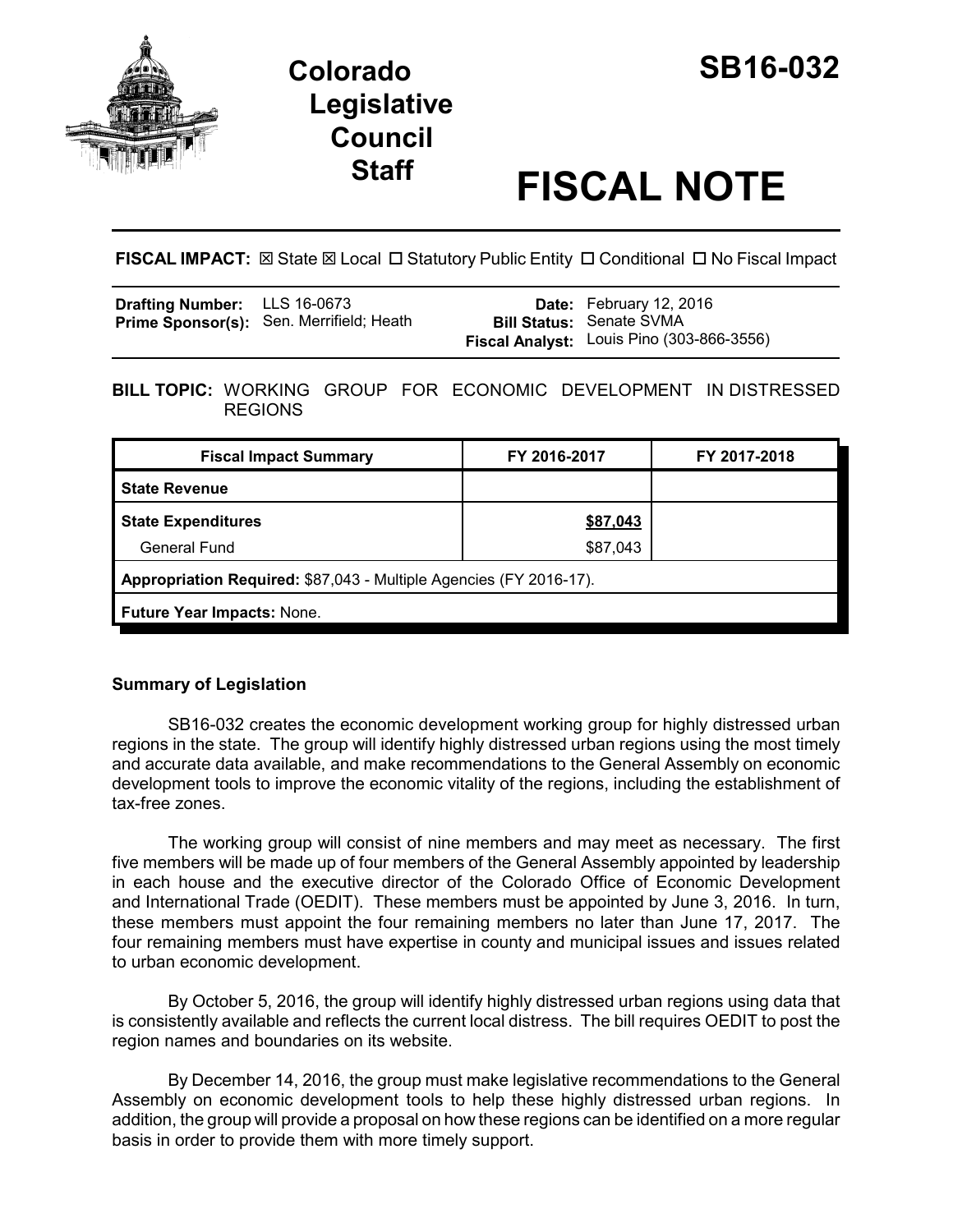February 12, 2016

#### **State Expenditures**

**This bill will increase one time state General Fund expenditures by \$87,043 in FY 2016-17 only.** Expenditures are for the OEDIT to hire a consultant to assist the working group and to provide compensation to the four appointed legislative members.

*OEDIT*. This bill specifies that the OEDIT shall provide all staff needed to assist the working group. The department will incur costs of \$82,043 in FY 2016-17 to hire a temporary program manager and a consultant. The program manager will be responsible for coordinating with staff, group participants, and setting up the meetings for the working group. The consultant will assist the working group in establishing a process for identifying distressed urban regions in the state. The consultant will also provide information to the working group on economic development tools and efforts from other regions and states.

*Legislative Council Staff***.** This bill allows the four appointed legislative members of the working group to be compensated for their attendance at meetings. The total amount of compensation and reimbursement can not exceed \$5,000. The fiscal note assumes that legislative members of the working group will meet up to six times at an average cost of \$203 for each member.

The bill also requires the economics staff of Legislative Council to provide assistance in selecting and discussing data to be used by the working group. This will increase workload but can be accomplished within existing appropriations.

**Higher Education.** The working group may invite representatives from t higher education institutions to participate in the working group. Any added workload is expected to be minimal.

#### **Local Government, Special Districts and School District Impacts**

The bill allows representatives from local government entities , special districts, and school districts to participate in the meetings of the working group. To the extent that representatives from these entities take part in the working group, workload for these participants will increase. However, any workload increases are expected to be minimal.

#### **Effective Date**

The bill takes effect upon signature of the Governor, or upon becoming law without his signature.

#### **State Appropriations**

In FY 2016-17, the bill requires a General Fund appropriation of \$82,043 to the OEDIT. It also requires a \$5,000 General Fund appropriation to the Legislative Council Staff within the Legislative Department to provide reimbursement to the four legislative members of the working group.